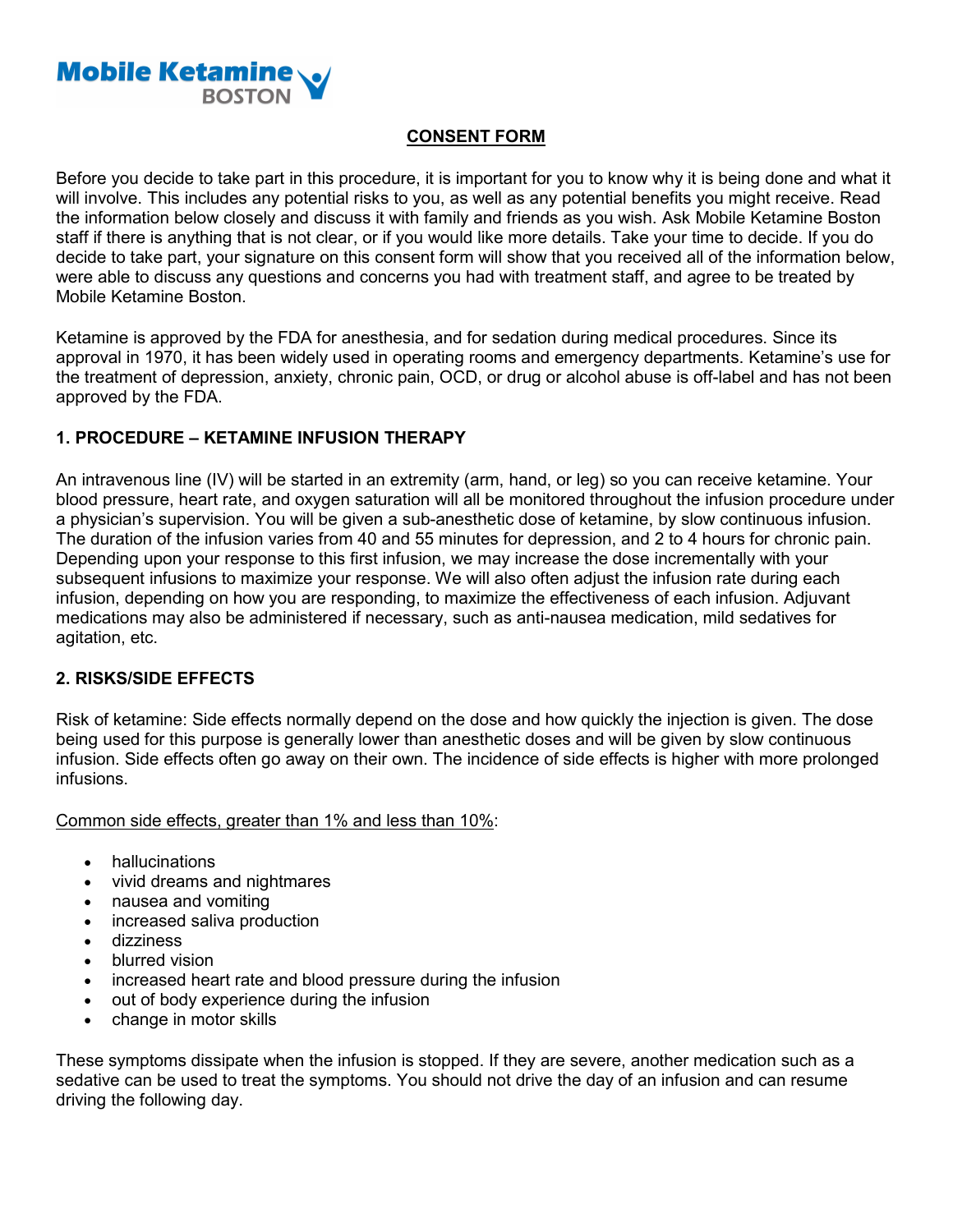

#### Uncommon side effects, greater than 0.1% and less than 1%:

- rash
- double vision
- pain and redness in the injection site
- Increased pressure in the eye
- jerky arm movements resembling a seizure

#### Rare side effects, greater than 0.01% and less than 0.1%:

- allergic reaction
- irregular or slow heart rate
- arrhythmia
- low blood pressure
- cystitis of the bladder: inflammation, ulcers, and fibrosis
- Even more severe side effects up to and including death are possible, but extremely unlikely, such as a fatal allergic reaction to one of the medications.

#### Other Risks:

- Ketamine can cause various symptoms including but not limited to flashbacks, hallucinations, feelings of unhappiness, restlessness, anxiety, insomnia and disorientation.
- The uncommon risk of a dosing error, or unknown drug interaction that may require medical intervention including intubation (putting in a breathing tube), or hospitalization.
- Starting an IV may cause temporary discomfort from the needle stick, bruising, or infection. Fainting may also occur.
- Risk of other medications interacting with ketamine. It is very important that you disclose all medications (both prescription and over the counter) and supplements that you are taking.
- Ketamine may not help your depression, bipolar disorder, PTSD, anxiety, other mental health condition, or chronic pain syndrome.

# **3. BENEFITS**

Unlike conventional anti-depressants, ketamine has been associated with a rapid decrease in depression, bipolar, and PTSD symptoms. It has also been shown to helpful with a variety of chronic pain syndromes. The initial series of infusions is used to prolong the longevity of improvement. While the goal is improvement of symptoms, results cannot be guaranteed, and there is no way to predict how any individual will respond to ketamine infusion therapy. These effects may not be long lasting and will most likely require further infusions. Ketamine is not the only option for patients with treatment-resistant depression. There are other alternatives, including electroconvulsive shock therapy (ECT) and transcranial magnetic stimulation (TMS). Ketamine is not the only option for patients with chronic pain. Other alternatives include pain medicines, anticonvulsants, physical therapy, cognitive-behavioral therapy, steroid injections, spinal pumps, spinal cord stimulation, and surgery.

# **4. WHAT SAFETY PRECAUTIONS MUST I TAKE?**

• I will not eat for at least eight hours before each of the infusions. I may, however, drink clear liquids for up to two hours before an infusion. I will take all of my usual morning medications with a few sips of water before an infusion, EXCEPT for Lamictal, any benzodiazepines, and any sedating drugs including narcotic pain medication.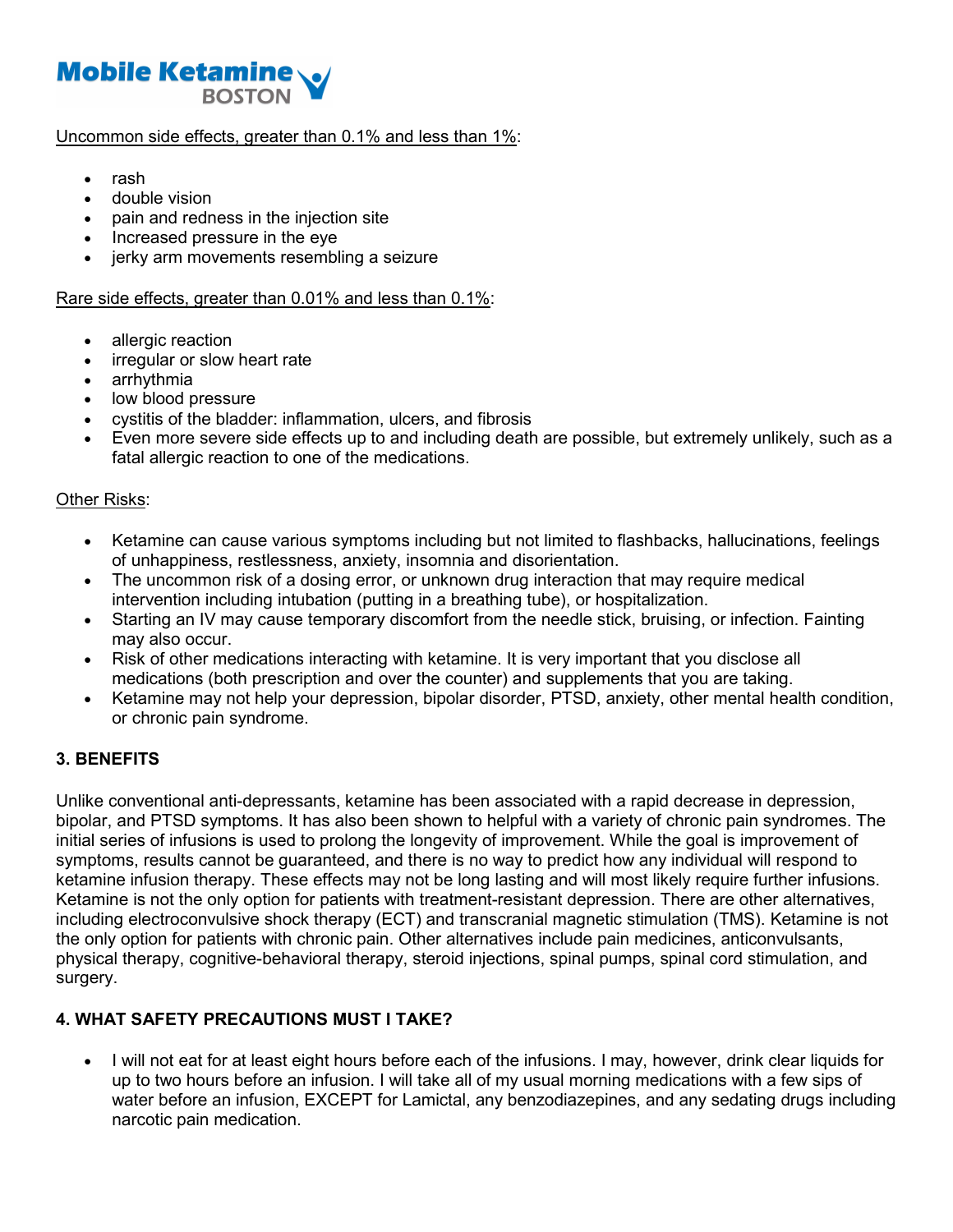# **Mobile Ketamine BOSTON**

- I will NOT drive a car, operate hazardous equipment, or engage in hazardous activities for 24 hours after each treatment as reflexes may be slow or impaired. Another adult will need to drive me home.
- I will not conduct business or make any important decisions the remainder of the day after an infusion.
- I must refrain from alcohol or other substances prior to, and for 24 hours after an infusion.
- I must tell the clinic about all medications I am taking, especially narcotic pain relievers or barbiturates.
- If I experience a troublesome side effect after I leave the clinic, I should contact Mobile Ketamine Boston. If I cannot reach staff promptly, I should call my primary care doctor, call 911, or go to my local emergency room.

# **5. IMPORTANT CAVEATS:**

- KETAMINE INFUSION THERAPY IS NOT A COMPREHENSIVE TREATMENT FOR DEPRESSION, ANXIETY OR ANY PSYCHIATRIC SYMPTOMS; NOR FOR CHRONIC PAIN. Your ketamine infusions are meant to augment (add on to, not be used in place of) a comprehensive treatment plan. We advise you to be (and I agree to be) under the care of a qualified mental health professional (or an internal medicine or family physician with experience and skill in treating psychiatric illnesses) while receiving ketamine infusions, and for the duration of your psychiatric symptoms. Pain patients should be under the care of a pain management physician as well as a primary care provider - we provide ketamine infusions only, and do not diagnose or provide comprehensive pain management treatment INCLUDING the prescription of pain medications. Follow up medications may be suggested but these will be the responsibility of your treating physician.
- SPECIAL NOTE ON SUICIDAL IDEATION Psychiatric illnesses (especially, depression), chronic pain, and addictions carry the risk of suicidal ideation (thoughts of ending one's life). Any such thoughts you may have now, at any time during the weeks of your ketamine infusions, or at any point in the future, which cannot immediately be addressed by visiting with a mental health professional should prompt you to seek emergency care at an ER or to call 911.
- KETAMINE USE DURING PREGNANCY OR BREAST FEEDING IS NOT RECOMMENDED

# **6. VOLUNTARY NATURE OF THE TREATMENT**

You are free to choose to receive or not receive the ketamine infusion. Please tell the doctor if you do not wish to receive the infusion.

# **7. WITHDRAWAL OF TREATMENT**

Your doctor has the right to stop the infusion at any time. They can stop the infusion with or without your consent for any reason.

# **8. PATIENT CONSENT**

I agree to be under the care of a qualified mental health professional (or an internal medicine or family physician with experience and skill in treating psychiatric illnesses) while receiving ketamine infusions, and for the duration of your psychiatric symptom.